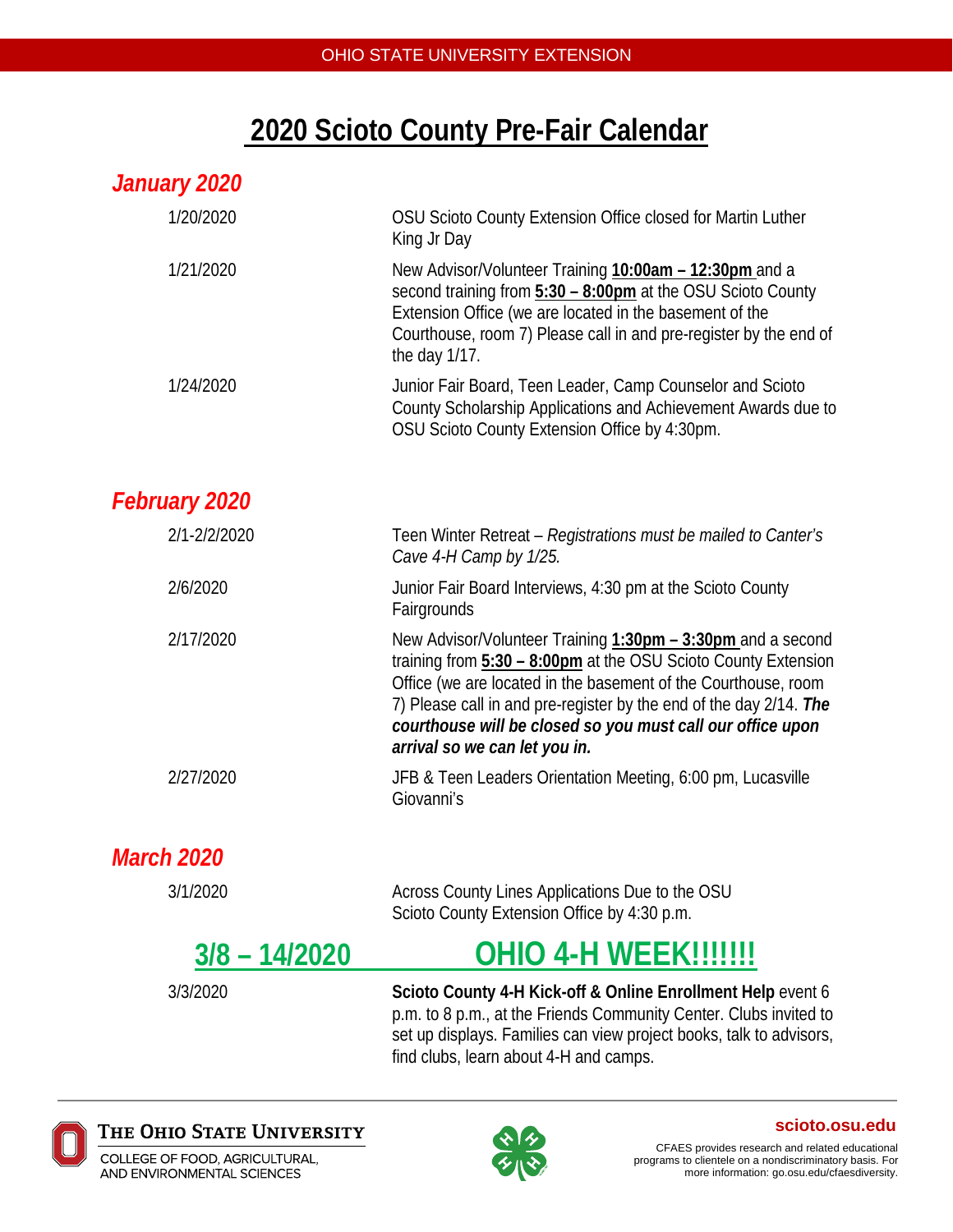| 3/6/2020                                              | Candy and Country Meat Snack Sticks orders due. Can be turned<br>in at the Kick-off/Open House.                                                                                                                                         |
|-------------------------------------------------------|-----------------------------------------------------------------------------------------------------------------------------------------------------------------------------------------------------------------------------------------|
| 3/6/2020                                              | <b>Registrations for Scioto County 4-H Volunteer Leadership</b><br>Conference due to OSU Scioto County Extension by 4:30pm.                                                                                                             |
| 3/12/2020                                             | New Advisor/Volunteer Training 9:30am - Noon at the OSU<br>Scioto County Extension Office (we are located in the basement<br>of the Courthouse, room 7) Please call in and pre-register by the<br>end of the day 3/11.                  |
| 3/12/2020                                             | New Advisor/Volunteer Training 5:30 pm to 8:00 pm at the OSU<br>Scioto County Extension Office (we are located in the basement<br>of the Courthouse, room 7) Please call in and pre-register by the<br>end of the day 3/11.             |
| 3/14/2020                                             | Ohio 4-H Volunteer and Teen Conference at the Greater<br>Columbus Convention Center (you must have pre-registered by<br>2/6)                                                                                                            |
| 3/19/2020                                             | samp Conference<br>Scioto County 4-H Volunteer<br>SOMC Friend Control Dinner Williams<br>visors,<br>30p <sub>1</sub><br>Volt $_{\text{reers}}$ , JFP $_{\text{N}}$<br><b>Pre-</b><br>$-10.11 - 10$<br>U<br><b> Idl</b><br>Reg<br>W<br>D |
| 3/19/2020                                             | <b>All of Mairwing on Keeping Continues on State, during</b><br><b>MAN</b><br>м<br>$\mathbf{z}$<br>$\blacksquare$<br>luneer Leadershin Computer (Volunteers MUST attend<br>$4-HW$<br>one of <b>the compact of dinings.</b> )            |
| 3/19/2020-4/19/2020<br><b>EXTENDED until May 15th</b> | 4-H Candy and Country Meat Snack Stick Sale begins                                                                                                                                                                                      |

# *April 2020*

| 4/2/2020  | General QA at Valley Middle School from 6 to 8 pm. Registration<br>begins at 5:30. Please be sure to sign in a<br>$\sim$ out to be<br>counted. QA test out ont<br>$\sim$ $\sigma$ mom 4:00 t<br>$\mathsf{P}$ Ag                  |
|-----------|----------------------------------------------------------------------------------------------------------------------------------------------------------------------------------------------------------------------------------|
| 4/4/2020  | <b>CATURY</b> Volunt<br>$\ln 10$<br> a <br>$V$ DO:<br>v<br><b>I</b> rs<br>bn<br><b>New volunteer</b><br>$\mathbf{a}$<br>led ti<br>ne:<br><b>WII</b><br>$U \cup \mathcal{A}$ and<br><b>ve</b>                                     |
| 4/7/2020  | pit & Poultry CH<br><b>Example Pike County Fairgrounds from 6</b><br>Ra<br>p.n<br>$\nu$ <sub>111</sub> .                                                                                                                         |
| 4/13/2020 | 4-H Enrollment Sessie<br>10 p.m., OSU Extension<br>Office, 602 7 <sup>th</sup> \$<br>Clubs or families can come<br>and have staff<br><b>Collment.</b> After 5 p.m., please<br><b>Line</b><br>call 740-354<br>ou/in the building. |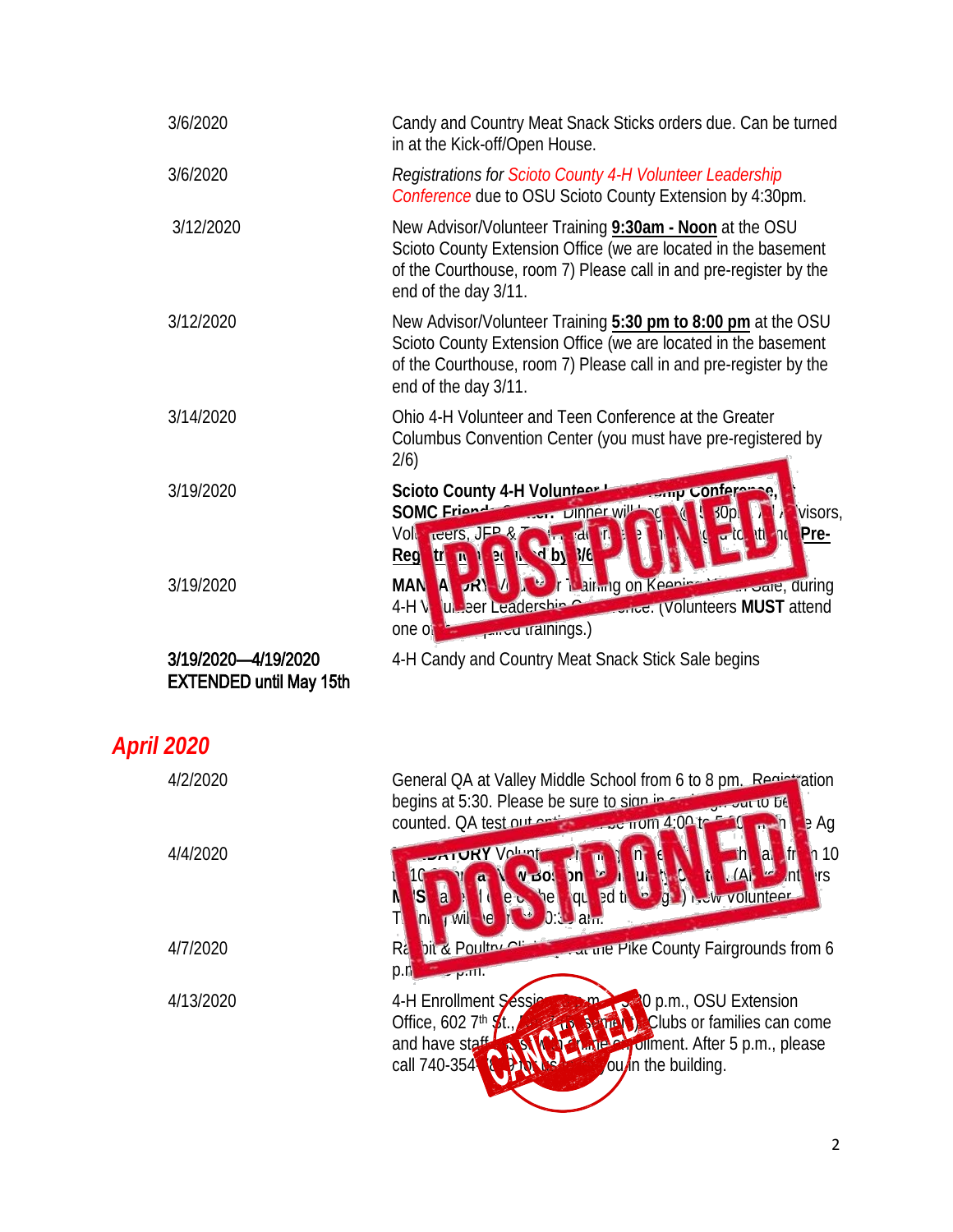| 4/15/2020 EXTENDED<br>until May 1st  | 4-H Enrollment Deadline for Scioto County 4-H Fair Participants,<br>New Advisor Applications, Alpaca ID Form, Horse ID and<br>Permission to Participate Forms are due to the OSU Scioto<br><b>County Extension Office!</b>                                                                                                                                                                                         |
|--------------------------------------|--------------------------------------------------------------------------------------------------------------------------------------------------------------------------------------------------------------------------------------------------------------------------------------------------------------------------------------------------------------------------------------------------------------------|
| 4/21/2020                            | General QA at Green municipal<br><b>to <i>s</i></b> pm. Registration<br>110<br>begins at 5:3 <b>This Coe st 2</b><br><b>Detail</b> gn out to be<br>$\frac{1}{200}$ to 5:00 pm in the Ag<br>counted. OA B Fo U C OH Will ge from<br>room.                                                                                                                                                                           |
| 4/22/2020 EXTENDED<br>until May 15th | ALL BEEF STICK and CANDY MONEY IS DUE to the Scioto<br>County 4-H Committee Treasurer, Carolyn Garrett by the end of<br>the day. Address to mail is located on the club Invoice. Please<br>don't bring money to the office.                                                                                                                                                                                        |
| <b>May 2020</b>                      |                                                                                                                                                                                                                                                                                                                                                                                                                    |
| 5/01/2020                            | 4-H Livestock must be in 4-H'ers possession, ownership and<br>continual care, unless otherwise stated in project requirements.                                                                                                                                                                                                                                                                                     |
| 5/01/2020                            | Deadline for final additions/changes to 4-H Enrollment for<br>participation (youth enrolled after May 1 <sup>st</sup> can participate in all<br>activities other than the county and state fair judging's.)                                                                                                                                                                                                        |
| 5/01/2020                            | Deadline for final changes and additions to Horse ID Forms,<br>Permission to Participate, Lease & Production Agreements; due<br>in Scioto Office by 4:30                                                                                                                                                                                                                                                           |
| 5/01/2020                            | Deadline for Final Changes to Alpaca Projects; due in the Scioto<br><b>County Extension Office</b>                                                                                                                                                                                                                                                                                                                 |
| 5/01/2020                            | Market Chick Order and Payment deadline. Forms must be<br>mailed to address on order form. DO NOT bring/send form or<br>money to the Scioto County Extension Office.                                                                                                                                                                                                                                               |
| 5/01/2020                            | <b>STEM Camp Registrations due to the Highland County Extension</b><br>Office by 4:30 pm                                                                                                                                                                                                                                                                                                                           |
| 5/01/2020                            | Spring Fling Registration due to the Scioto County Extension<br>Office by 4:30 pm for 3rd, 4th, 5th, 6th Grade over Night Camp at<br>Canter's Cave.                                                                                                                                                                                                                                                                |
| $5/8 - 5/9/2020$                     | Spring Fling, 3rd, 4 <sup>th</sup> , 5 <sup>th</sup> & 6 <sup>th</sup> Grade overnight camp at Canters<br>Cave. Pre-Registration required by 5/1.                                                                                                                                                                                                                                                                  |
| 5/02/2020                            | Swine, Lamb & Goat Tagging! All Hog, Lamb and Goat Projects<br>(market, carcass, breeding, pack, dairy, etc.) must be identified at<br>tagging. All Lambs and Goats must have official Scrapie ID prior<br>to tagging. All goats must be properly dehorned and completely<br>healed by fair. Swine will be from 7:00 am to 9:00 am. Lambs will<br>be from 7:00 am to 8:00 am. Goats will be from 8:00 to 10:00 am. |
| 5/03/2020                            | Canters Cave 4-H Camp Open House, noon - 4pm.                                                                                                                                                                                                                                                                                                                                                                      |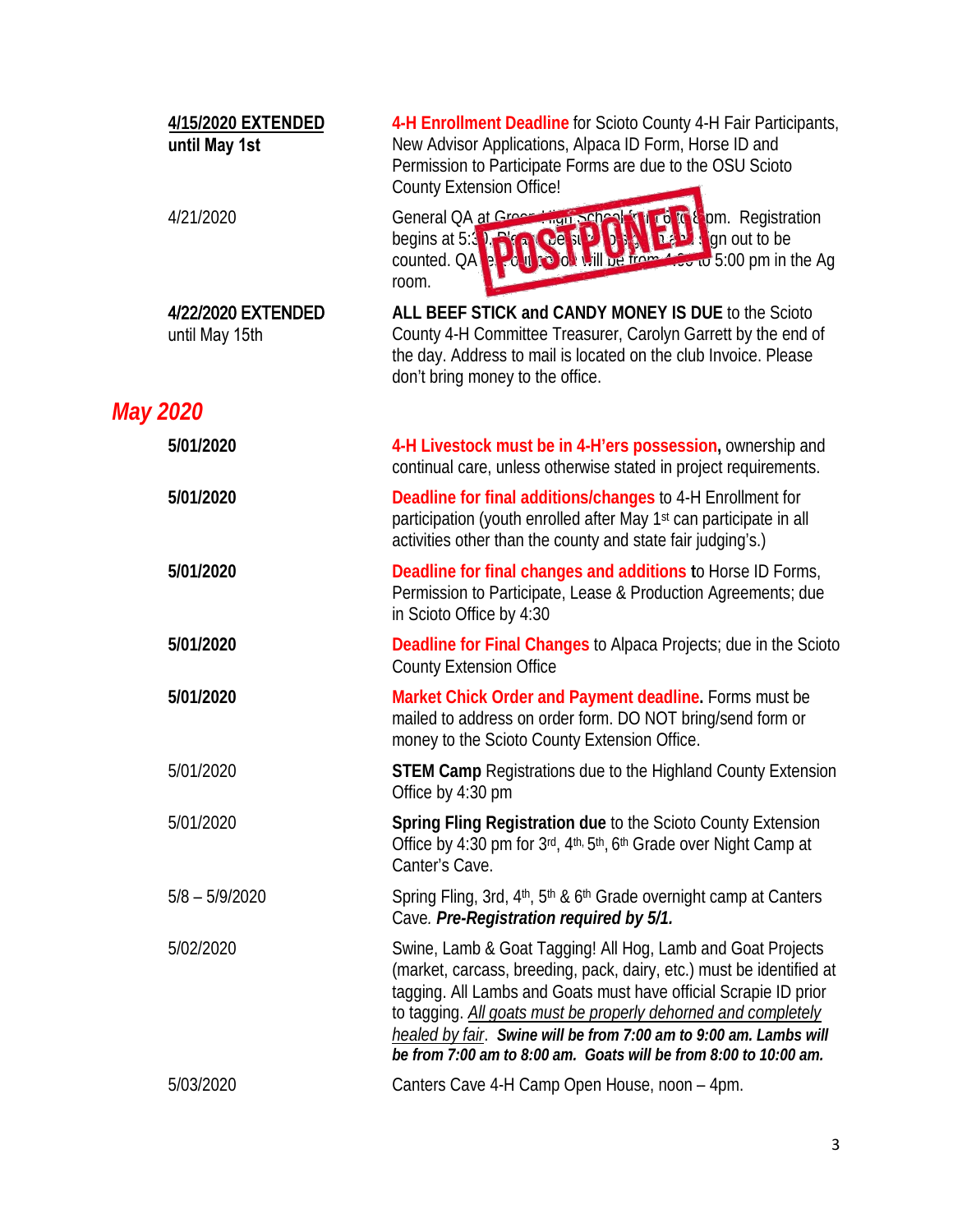| 5/15/2020        | Club Members Fundraising Sales Data Form is due to the<br>Scioto County Extension Office by 4:30 pm. (This shows how<br>many meat sticks each member sold and can be used toward 4-H<br>camp fees.)                                                                         |
|------------------|-----------------------------------------------------------------------------------------------------------------------------------------------------------------------------------------------------------------------------------------------------------------------------|
| 5/23/2020        | Health & Safety Speaking Entries due to the Scioto<br>County Extension Office by 4:30 pm                                                                                                                                                                                    |
| 5/26/2020        | Registration for Beginner (3rd- 5th grade) and for Cloverbud<br>Overnight Camp (Kindergarten $-2nd$ grade) due the Scioto<br>Extension Office by 4:30 pm.                                                                                                                   |
| 5/30/2020        | All specie Clinic and Quality Assurance from 9:00 am to noon<br>at the Scioto County Fairgrounds. Registration will begin at 8:30<br>am. Please remember to sign in and sign out or you will not be<br>accounted for.                                                       |
| <b>June 2020</b> |                                                                                                                                                                                                                                                                             |
| 6/01/2020        | Items Due to the Scioto Extension Office by 4:30 pm;                                                                                                                                                                                                                        |
|                  | Junior Fair Queen's Contest Applications Due<br>$\bullet$<br><b>Thank You Contest Entries Due</b>                                                                                                                                                                           |
| 6/4-6/2020       | Ohio Valley EERA STEM Camp at Canters Cave, registration is<br>due by May 1!!                                                                                                                                                                                               |
| 06/05/2020       | Registration Deadline for Junior High Camp (6th - 8th grade).<br>and Teen Camp (grades 9th and up) due to Scioto County OSU<br>Extension Office by 4:30 p.m.                                                                                                                |
| 06/05/2020       | Health & Safety Speaking Contest Noon at the Scioto County<br><b>Extension Office</b>                                                                                                                                                                                       |
| $6/6 - 7/2020$   | 4-H Cloverbud Overnight Camp at Canter's Cave. Registration<br>deadline May 26.                                                                                                                                                                                             |
| 6/07/2020        | PAS Horse Show-open to all counties at Henderson's Arena in<br>Jackson, beginning at 9:00 am. Registrations are due TBD.                                                                                                                                                    |
| 6/8-11/2020      | 4-H Beginner Camp (3rd, 4th & 5th Graders) at Canter's Cave.<br>Registration deadline May 26.                                                                                                                                                                               |
| 6/11/2020        | Livestock Skill-A-Thon and Quality Assurance, 6pm - 8pm at the<br>Scioto County Fairgrounds. To receive QA Credit youth must<br>attend ONE of the Face to Face sessions with Josi from 5:30<br>to 6:30 or 7:30 to 8:30 AND complete the hands on Skill-A-<br>Thon stations. |
| 6/15/2020        | Beef Breeding must be identified and paperwork turned into the<br>Scioto County Extension Office by 4:30 pm.                                                                                                                                                                |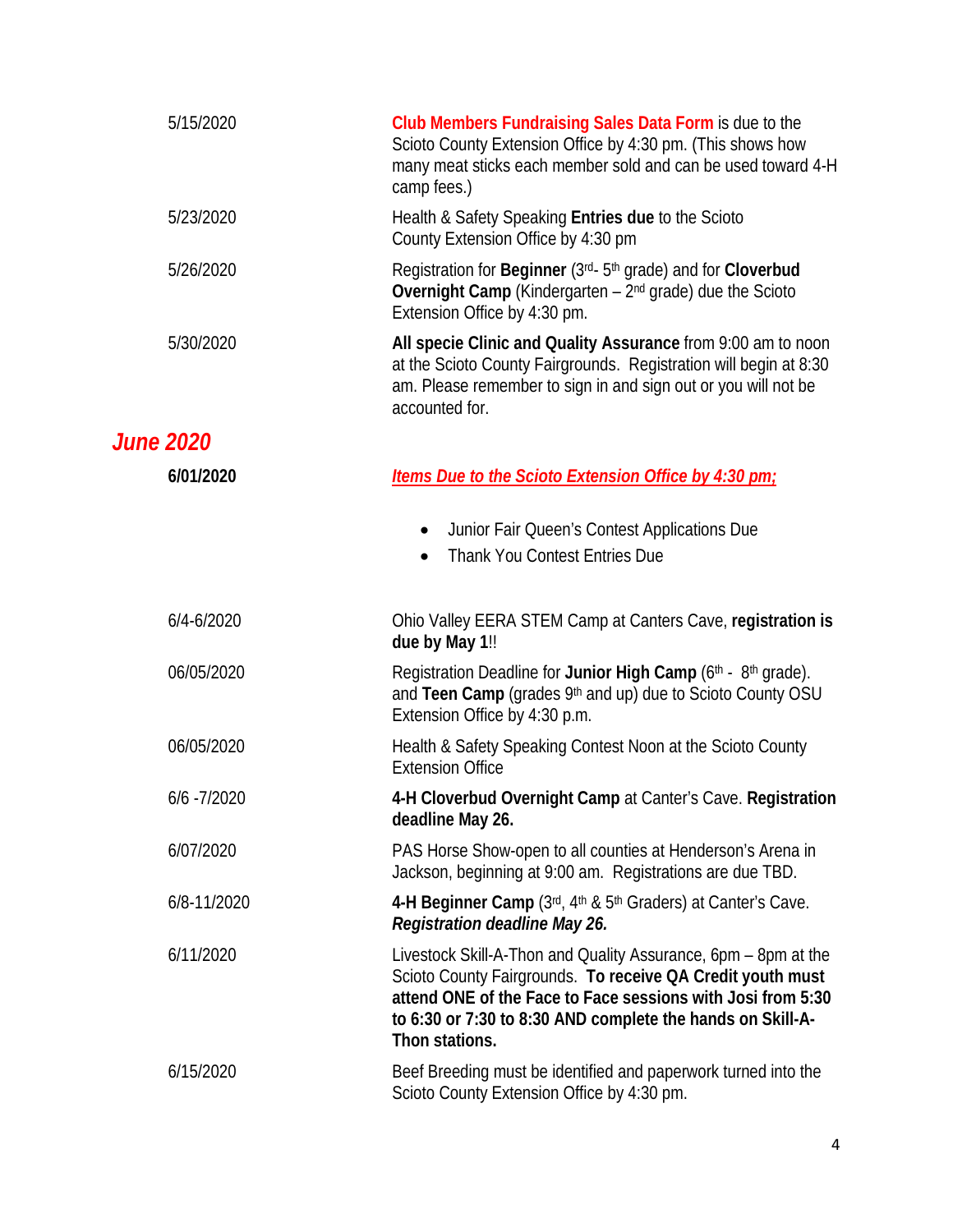| 6/15-18/2020     | 4-H Junior High Camp (6 <sup>th</sup> , 7 <sup>th</sup> , & 8 <sup>th</sup> grades) at Canter's Cave.<br>June 5.                                                                                               |
|------------------|----------------------------------------------------------------------------------------------------------------------------------------------------------------------------------------------------------------|
| 6/20/2020        | ALL Ohio State Fair Dog Show Entries, including Agility, must<br>be postmarked by June 20.                                                                                                                     |
| 6/20/2020        | All Ohio State Fair Livestock Entries must be submitted.                                                                                                                                                       |
| 6/22-25/2020     | 4-H Teen Camp (9 <sup>th</sup> , 10 <sup>th</sup> , 11 <sup>th</sup> & 12 <sup>th</sup> grades) at Canter's Cave.<br>Registration deadline June 5.                                                             |
| 6/25/2020        | Market Chick Pick-Up from 2 pm to 4:30 pm ONLY at the Scioto<br>County Extension Office. Order deadline May 1, 2018.                                                                                           |
| 6/29/2020        | Queen's Contest beginning at 6 pm at the SOMC Life Center                                                                                                                                                      |
| 6/30/2020        | 4-H Project Workshop, 6:00 - 8:00 pm, SOMC Friends Center.<br>Get help with foods, sewing, cake decorating, scrapbooking and<br>still projects. Learn about county and state fair judging and<br>requirements. |
| 6/27/2020        | PAS Horse Show at Scioto County Fairgrounds at 9:00am.<br>Registration information will be available soon.                                                                                                     |
| <b>July 2020</b> |                                                                                                                                                                                                                |
| 07/01/2020       | Scioto 4-H Cloverbud Day Camp Pre-Registration due at the<br>Scioto County Extension Office by 4:30 pm                                                                                                         |
| 7/01/2020        | <b>The Following Forms are Due to the Scioto Extension Office</b><br>by 4:30 pm;                                                                                                                               |
|                  | <b>Carcass Contest Registration Form</b><br>٠                                                                                                                                                                  |
|                  | <b>Booth Reservation Form</b><br>$\bullet$                                                                                                                                                                     |
|                  | Cloverbud Interview Registration<br>$\bullet$                                                                                                                                                                  |
|                  | Self-Determined Project Registration form<br>0<br><b>Creative Writing and Reporting</b>                                                                                                                        |
|                  | Demonstration                                                                                                                                                                                                  |
| 7/01/2020        | Dog Entry Forms due to the Scioto Extension Office by 4:30pm.                                                                                                                                                  |
| 7/03/2020        | OSU SCIOTO EXTENSION OFFICE CLOSED                                                                                                                                                                             |
| 7/8/2020         | Scioto 4-H Cloverbud Day Camp from 9:00 am to 2:00 pm.<br>Location to be announced.                                                                                                                            |
| 7/9/2020         | 4-H Dog Show and Small Animal Judging, 10 am, location to be<br>announced                                                                                                                                      |
| 7/15/2020        | <b>Stall Reservation Forms due</b>                                                                                                                                                                             |
| 7/18/2020        | 4-H Gilt Show beginning at 9:00 am at the Scioto County<br>Fairgrounds                                                                                                                                         |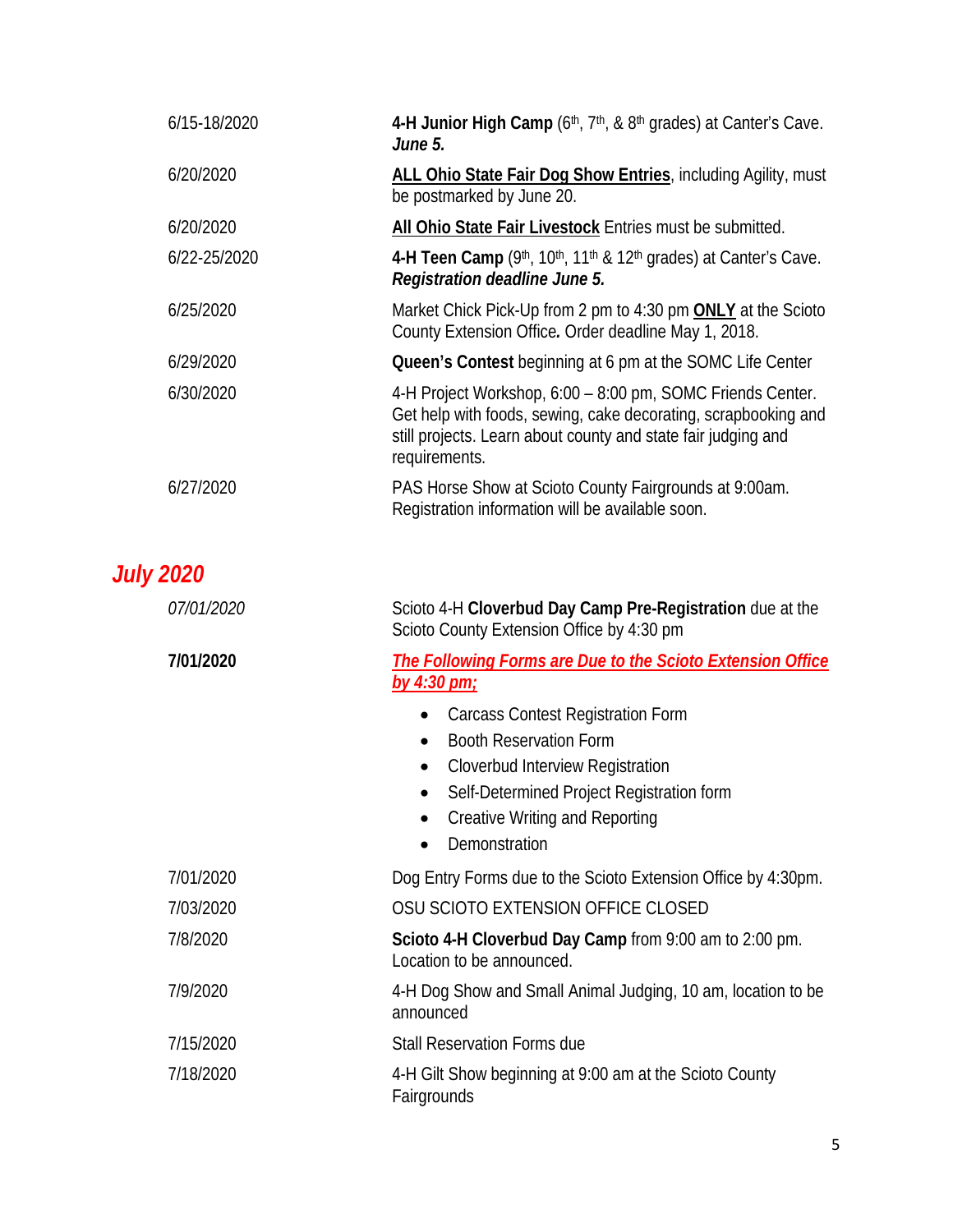| 7/15/2020 | Premium Cards are due to the Scioto County Extension by 4:30<br>pm. Those turned in after the deadline may not be ready for pick<br>up at the Pre-Fair Advisor Meeting.                                                                                                                    |
|-----------|--------------------------------------------------------------------------------------------------------------------------------------------------------------------------------------------------------------------------------------------------------------------------------------------|
| 7/18/2020 | Rabbit Tattooing - ALL Market, Single breeding, Doe and Litter<br>Projects must be identified from 8:00 am to 10:00 am ONLY at the<br>Scioto County Fairgrounds. If your rabbit has been already been<br>tattooed, completed ID forms are due to the OSU Extension<br>Office by this date. |
| 7/22/2020 | Clothing and Quilting Project Judging at SOMC Friends<br>Center starting at 10 am.                                                                                                                                                                                                         |
| 7/22/2020 | Still Project Judging at SOMC Friends Center, sign in be at<br>2:00 pm and judging to begin promptly at 3:00 pm.                                                                                                                                                                           |
| 7/23/2020 | Food & Nutrition and Cake Decorating Project Judging at<br>SOMC Friends Center starting at 10 a.m.                                                                                                                                                                                         |
| 7/23/2020 | Style Review and Clothing & Quilting Awards will begin at<br>5:30pm with lineup at 5:00 pm.                                                                                                                                                                                                |
| 7/23/2020 | Awards Ceremony for Food & Nutrition, Cake Decorating,<br>and Still Projects will begin at 7:00 pm at SOMC Friends<br>Center.                                                                                                                                                              |

# *The 2020 Ohio State Fair will be July 29th thru August 9th*

| 7/31/2020                       | Hog, Goat, Lamb & Beef Carcass Contest Weigh-In at the Scioto<br>County Fairgrounds beginning at 8:00 am                                                                               |
|---------------------------------|----------------------------------------------------------------------------------------------------------------------------------------------------------------------------------------|
| 8/3/2020                        | ALL Advisor Pre Fair Meeting 6:00 pm (at least 1 advisor from<br>each club MUST attend) Club Passes & Packets will only be<br>distributed to those present!                            |
| <b>August 2020</b><br>8/06/2020 | Swine, Sheep, Goat & Beef Carcass Contest Rail Evaluations @<br>Dave's Custom Butchering, Wellston OH.<br>Hogs 10:00 am<br>$\bullet$<br>Lambs $11:00$ am<br>Goats Noon<br>Beef 1:00 pm |
| 8/07/2020                       | OSU Scioto County Extension office will be closed in order to<br>relocate to the Fairgrounds in Lucasville for the week of the fair!!                                                  |